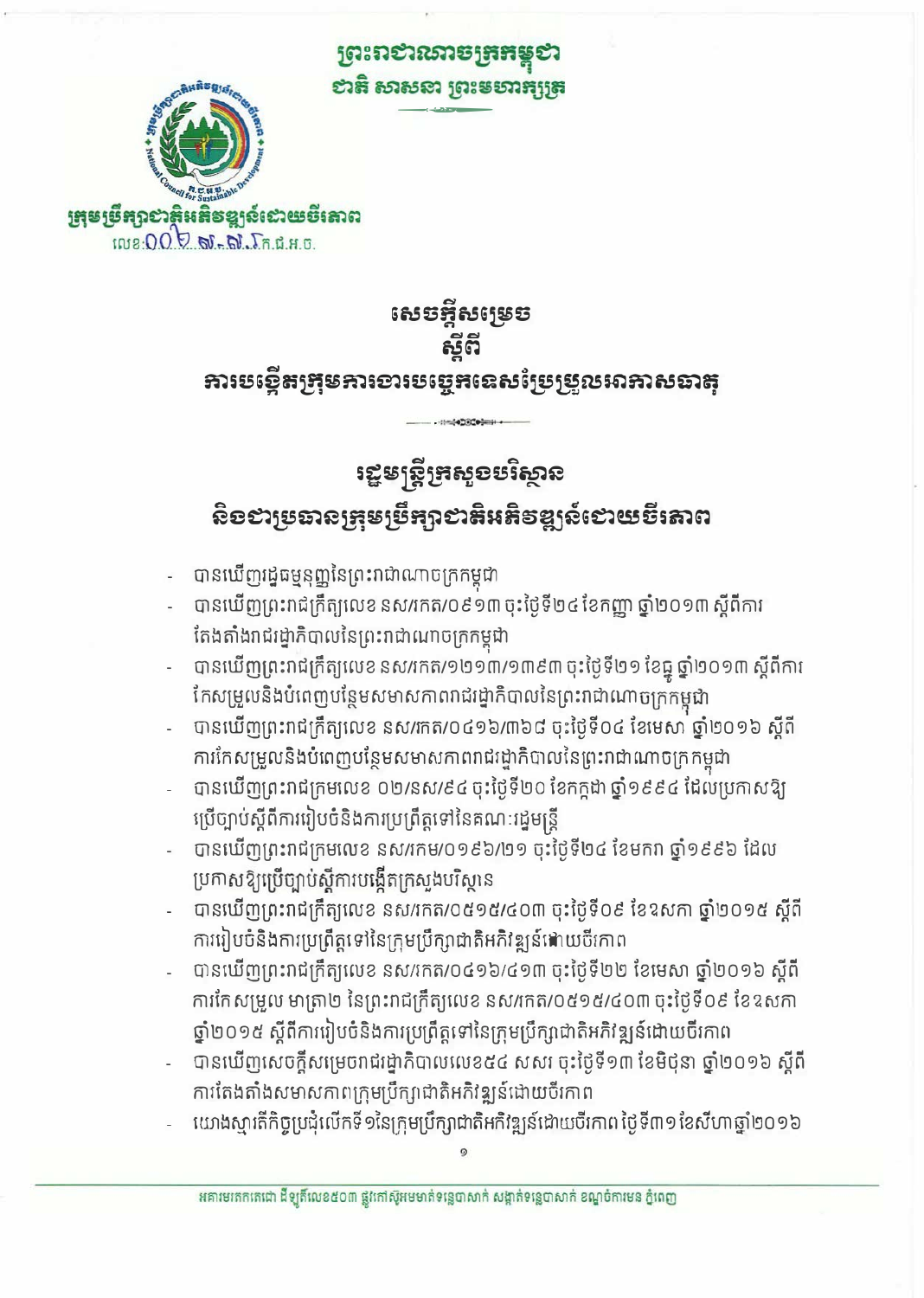## សម្រេទ

### ម្រអារ១ ..

ត្រូវបានបង្កើតក្រុមការងារបច្ចេកទេសប្រែប្រួលអាកាសធាតុ ដែលសរសេរជាអក្សរកាត់ថា **គ.ម.ម.អ.** និងជាភាសាអង់គ្លេសថា Climate Change Technical Working Group ( CCTWG ) ដើម្បីសម្របសម្រួលនិង គាំទ្រផ្នែកបច្ចេកទេសដល់ក្រុមប្រឹក្សាជាតិអភិវឌ្ឍន៍ដោយចីរកាព( **ន.ខ.អ.ទ.**) ក្នុងការដោះស្រាយបញ្ហា ប្រែប្រួលអាកាសជាតុក្នុងព្រះរាជាណាចក្រកម្ពុជា។

## ស្រុការ២..

| <b>ភ.ម.ម.អ.</b> មានសមាសភាពដូចខាងក្រោម៖ |                                                                             |              |
|----------------------------------------|-----------------------------------------------------------------------------|--------------|
| ១.ឯកឧត្តម ជួប ប៉ារីស៍                  | អគ្គលេខាធិការរង                                                             | ប្រធាន       |
|                                        | អគ្គលេខាធិការដ្ឋាន <b>គ.៩.អ.ទ</b> .                                         |              |
| ២.លោក ស៊ុំ ជី                          | ប្រធាននាយកដ្ឋានប្រែប្រួលអាកាសជាតុ                                           | អនុប្រធានទី១ |
|                                        | អគ្គលេខាធិការដ្ឋាន <b>គ.៩.អ.ច.</b>                                          |              |
| ៣. លោក ថៃ ចន្ថា                        | ប្រជាននាយកដ្ឋានអភិរក្សសមុទ្រនិងតំបន់ឆ្នេរ                                   | អនុប្រធានទី២ |
|                                        | ក្រសួងបរិស្ថាន                                                              |              |
|                                        | ៤.ឯកឧត្តម សុទ្ធ គឹមកុលមុនី ទីប្រឹក្សា គ.ជ.គ.ម. និងជាអនុប្រធាននាយកដ្ឋានត្រៀម | សមាជិក       |
|                                        | រៀបចំនិងបណ្តុះបណ្តាល                                                        |              |
|                                        | គណៈកម្មាធិការជាតិគ្រប់គ្រងគ្រោះមហន្តរាយ                                     |              |
| ៥.លោក តូច ច័ន្ទក្រឹស្នា                | អគ្គនាយករង អគ្គនាយកដ្ឋានសហប្រតិបត្តិការអន្តរជាតិនិង សមាជិក                  |              |
|                                        | គ្រប់គ្រងបំណុល ក្រសួងសេដ្ឋកិច្ចនិងហិរញ្ញវត្ថុ                               |              |
| ៦.លោក ប៊ូ ចន្ទសិរី                     | អគ្គនាយកងេ អគ្គនាយកដ្ឋានទេសចរណ៍                                             | សមាជិក       |
|                                        | ក្រសួងទេសចរណ៍                                                               |              |
| ៧.លោក វ៉ែន គៀហាក់                      | អគ្គនាយករង អគ្គនាយកដ្ឋានឧស្សាហកម្ម                                          | សមាជិក       |
|                                        | ក្រសួងឧស្សាហកម្មនិងសិប្បកម្ម                                                |              |
| ៨.លោក ជីវ សុភារិទ្ធ                    | ប្រធាននាយកដ្ឋានគ្រប់គ្រងគុណភាពខ្យល់និងសំឡេង                                 | សមាជិក       |
|                                        | ក្រសួងបរិស្ថាន                                                              |              |
| ៩.ណេក សាន វណ្ណវិទ្ធ                    | ប្រធាននាយកដ្ឋានផែនការវិនិយោគ                                                | សមាជិក       |
|                                        | ក្រសួងផែនការ                                                                |              |
| ១០.លោក អោ សៀម                          | ប្រធាននាយកដ្ឋានអភិវឌ្ឍកម្មវិធីសិក្សា                                        | សមាជិក       |
|                                        | ក្រសួងអប់រំ យុវជន និងកីឡា                                                   |              |
| ១១. លោក កុល ហេរ៉ូ                      | ប្រធាននាយកដ្ឋានការពារសុខភាព                                                 | សមាជិក       |
|                                        | ក្រសួងសុខាភិបាល                                                             |              |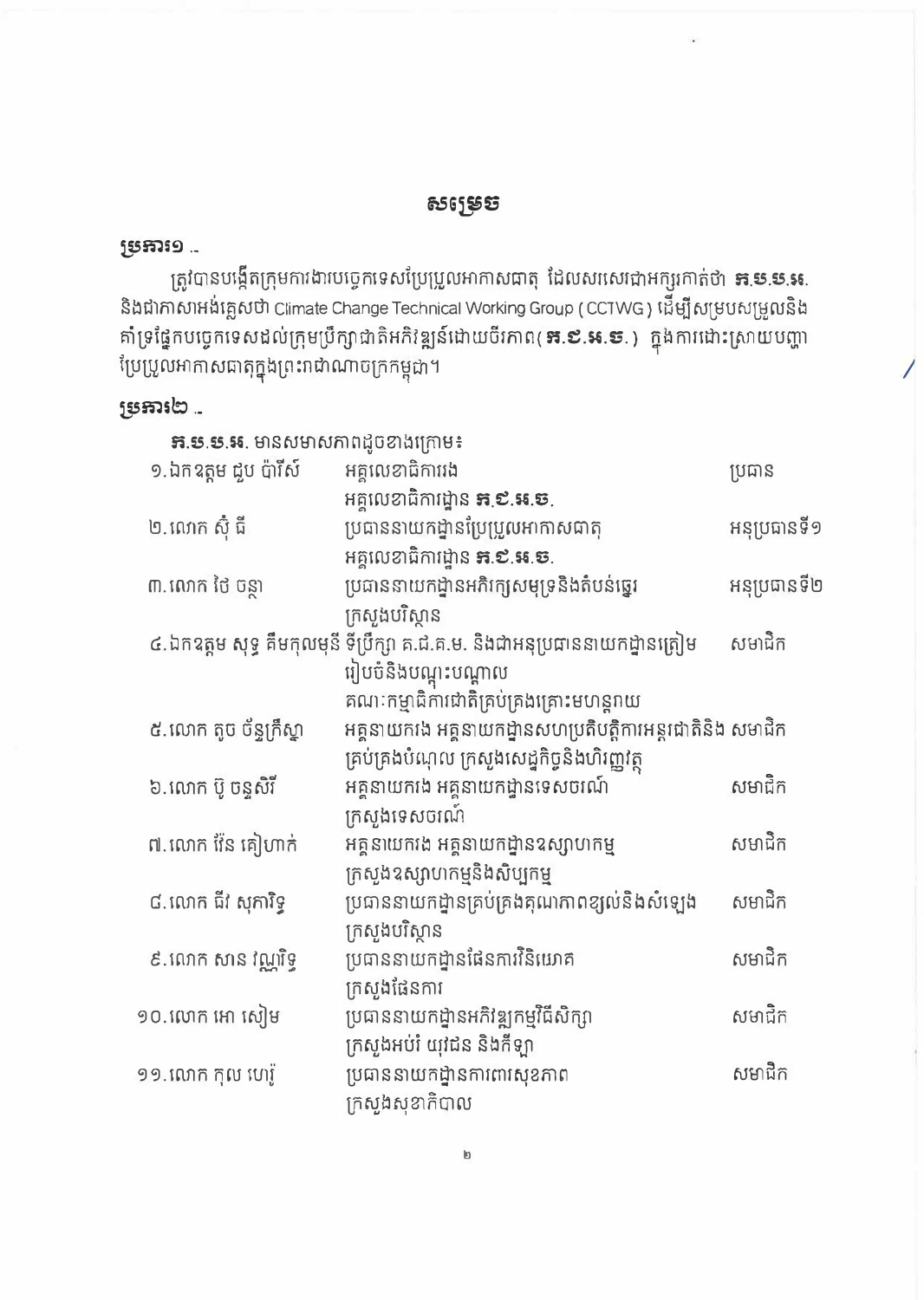| ១២.លោក ច្រៀង ផល័ក្ខ    | ប្រធាននាយកដ្ឋានផែនការ                                               | សមាជិក             |
|------------------------|---------------------------------------------------------------------|--------------------|
|                        | ក្រសួងសាធារណការនិងដឹកជញ្ជូន                                         |                    |
| ១៣. លោក ជូ ហេង         | ប្រធាននាយកដ្ឋានគោលនយោបាយ និងសម្របសម្រួល                             | សមាជិក             |
|                        | ហិញ្ញប្បទានសហប្រតិបត្តិការ ក្រុមប្រឹក្សាអភិវឌ្ឍន៍កម្ពុជា            |                    |
| ១៤.លោក សេង សុចិន្តា    | ប្រធាននាយកដ្ឋានវាយតម្លៃខាងបរិស្ថាន                                  | សមាជិក             |
|                        | ក្រុមប្រឹក្សាអភិវឌ្ឍន៍កម្ពុជា                                       |                    |
| ១៥.លោក សុខ ហេង         | ប្រធានវិទ្យាស្ថានស្រាវជ្រាវនិងអភិវឌ្ឍន៍ព្រៃឈើ-សត្វព្រៃ              | សមាជិក             |
|                        | ក្រសួងកសិកម្ម រុក្ខាប្រមាញ់ និងនេសាទ                                |                    |
| ១៦.លោក អំ កិម្បេ       | អនុប្រធាននាយកដ្ឋានគ្រប់គ្រងធនធានដឹកសិកម្ម                           | សមាជិក             |
|                        | ក្រសួងកសិកម្ម រុក្ខាប្រមាញ់ និងនេសាទ                                |                    |
| ១៧. លោក ឆេង ផែន        | អនុប្រធានវិទ្យាស្ថានស្រាវជ្រាវនិងអភិវឌ្ឍន៍ជលផលទឹកសាប សមាជិក         |                    |
|                        | ក្រសួងកសិកម្ម រុក្ខាប្រមាញ់ និងនេសាទ                                |                    |
| ១៨.លោក នូវ បូរី        | អនុប្រធាននាយកដ្ឋានរដ្ឋបាលនិងព័ត៌មានវិទ្យា                           | សមាជិក             |
|                        | ក្រសួងរ៉ែនិងថាមពល                                                   |                    |
| ១៩.លោក ថាច់ សុវណ្ណា    | អនុប្រធាននាយកដ្ឋានគ្រប់គ្រងនិងអភិរក្សធនធានទឹក                       | សមាជិក             |
|                        | ក្រសួងជនជានទឹកនិងឧតុនិយម                                            |                    |
| ២០.លោក ស៊ីយ៉ុន សុចិត្រ | អនុប្រធាននាយកដ្ឋានអភិវឌ្ឍន៍សហគមន៍                                   | សមាជិក             |
|                        | ក្រសួងអភិវឌ្ឍន៍ជនបទ                                                 |                    |
| ២១.ណេក ដោក ដូម៉ា       | អនុប្រធាននាយកដ្ឋានស្រាវជ្រាវនិងបទប្បញ្ញត្តិ                         | សមាជិក             |
|                        | ក្រសួងរៀបចំដែនដី នគរូបនីយកម្ម និងសំណង់                              |                    |
| ២២. លោក កុល ផាន់ណា     | អនុប្រធាននាយកដ្ឋានសហប្រតិបត្តិការអន្តរជាតិ                          | សមាជិក             |
|                        | ក្រសួងព័ត៌មាន                                                       |                    |
| ២៣.លោក សោម ពិសិដ្ធ     | អនុប្រធាននាយកដ្ឋានសហប្រតិបត្តិការអន្តរជាតិ                          | សមាជិក             |
|                        | ក្រសួងកិច្ចការនារី                                                  |                    |
| ២៤.លោក ឈុន ប៊ុនណារ៉ា   | អនុប្រធានអង្គភាពគ្រប់គ្រងនិងគាំទ្រកម្មវិធី                          | សមាជិក             |
|                        | លេខាជិការដ្ឋានគណៈកម្មាជិការជាតិសម្រាប់ការអភិវឌ្ឍ                    |                    |
|                        | តាមបែបប្រជាធិបតេយ្យនៅថ្នាក់ក្រោមជាតិ                                |                    |
|                        | ២៥.លោកស្រី ឃ្លោក វិចិត្ររដ្ឋា  អនុប្រធាននាយកដ្ឋានប្រែប្រួលអាកាសធាតុ | សមាជិកអចិន្ត្រៃយ៍។ |
|                        | អគ្គលេខាធិការដ្ឋាន <b>គ.៩.អ.ច.</b>                                  |                    |

 $\mathsf{m}$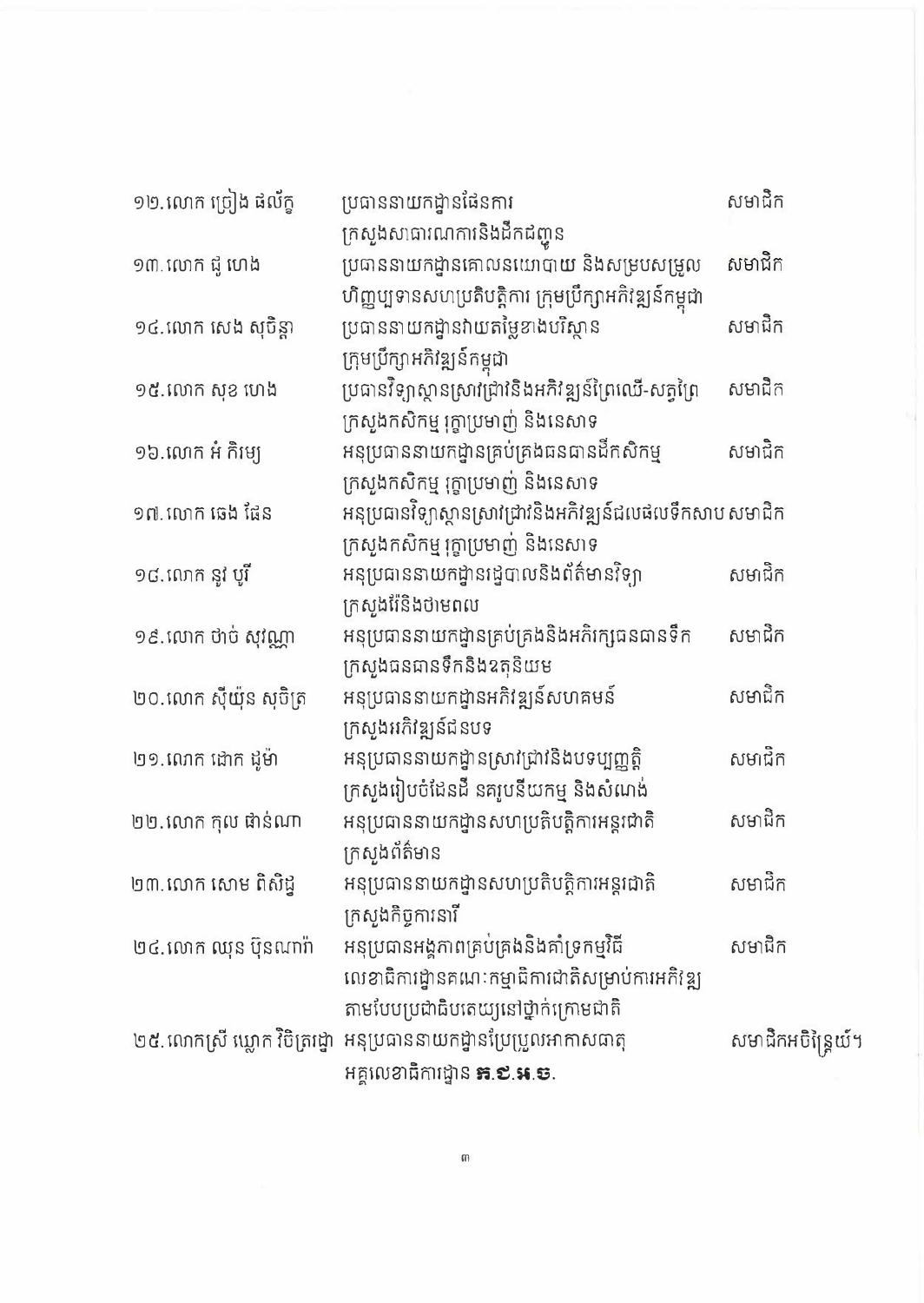## **ស្រុករិះយ**

សមាជិក **ន.ម.ម.អ.** មានភារកិច្ចដូចខាងក្រោម៖

- បញ្ជ្រាបការប្រែប្រួលអាកាសធាតុទៅក្នុងបទដ្ឋានគតិយុត្តនិងបទប្បញ្ញត្តិថ្នាក់ជាតិ ថ្នាក់ក្រោមជាតិ ឬតាមវិស័យ ដែលកំពុងរៀបចំឬកែសម្រួល
- ផ្តល់ជាតុចូលសំខាន់ៗដល់ការរៀបចំផលិតផលចំណេះដឹង សម្ភារៈឧបទ្ទេស និងចែករំលែក មេរៀនបទពិសោធន៍ក្នុងការឆ្លើយតបនឹងការប្រែប្រួលអាកាសធាតុក្នុងវិស័យរបស់ខ្លួន និងចូលរួម ក្នុងការសិក្សាស្រាវជ្រាវទាក់ទងនឹងការប្រែប្រួលអាកាសធាតុ
- បញ្ជ្រាបការប្រែប្រួលអាកាសជាតុទៅក្នុងសកម្មកាពត្រួតពិនិត្យនិងវាយតម្លៃក្នុងវិស័យរបស់ខ្លួន
- ចូលរួមពិនិត្យនិងពង្រឹងក្របខណ្ឌត្រួតពិនិត្យនិងវាយតម្លៃការប្រែប្រួលអាកាសធាតុក្នុងវិស័យ របស់ខ្លួន
- វិកាគនិងផ្សព្វផ្សាយលទ្ធផលនិងអនុសាសន៍ ពីការត្រួតពិនិត្យនិងវាយតម្លៃវិធានការឆ្លើយតបនឹង ការប្រែប្រួលអាកាសធាតុនៅថ្នាក់ជាតិនិងថ្នាក់វិស័យ សំដៅពង្រីកវិសាលកាពការឆ្លើយតបនឹងការ ប្រែប្រួលអាកាសធាតុ
- ចូលរួមរៀបចំរបាយការណ៍ប្រចាំឆ្នាំ អំពីសូចនាករទាក់ទងនឹងការប្រែប្រួលអាកាសធាតុ ដូចមាន នៅក្នុងក្របខណ្ឌត្រួតពិនិត្យនិងវាយតម្លៃនៅថ្នាក់ជាតិនិងថ្នាក់វិស័យ ផែនការយុទ្ធសាស្ត្រអភិ វឌ្ឍន៍ជាតិ និងនៅក្នុងគោលដៅអភិវឌ្ឍន៍ប្រកបដោយបីកោព
- ចូលរួមក្នុងការរៀបចំបាយការណ៍ជាទៀងទាត់ អំពីការអនុវត្តផែនការយុទ្ធសាស្ត្រឆ្លើយតបនឹង ការប្រែប្រួលអាកាសធាតុកម្ពុជា និងផែនការយុទ្ធសាស្ត្រនិងសកម្មកាពឆ្លើយតបនឹងការប្រែប្រួល អាកាសធាតុតាមវិស័យ
- សហការនិងចែករំលែកព័ត៌មាននិងទិន្នន័យ ដើម្បីរៀបចំរបាយការណ៍ជាតិ សារពើភ័ណ្ឌឧស្ម័នផ្ទះ កព្ចាក់ និងរបាយការណ៍ផ្សេងទៀត តាមតម្រូវការរបស់អនុសញ្ញាក្របខណ្ឌសហប្រជាជាតិស្តីពី និងដើម្បីជាព័ត៌មានដល់ការឆ្លើយតបនឹងការប្រែប្រួល ការប្រែប្រួលអាកាសធាតុ(UNFCCC) អាកាសធាតុ
- ពិនិត្យនិងផ្តល់អនុសាសន៍ លើការរៀបចំរបាយការណ៍ជាតិនានា រាប់បញ្ចូលទាំងរបាយការណ៍ សម្រាប់UNFCCC
- ចូលរួមវាយតម្លៃផ្នែកបច្ចេកទេសនៃគម្រោងហិរញ្ញវត្ថុអាកាសជាតុតាមការអញ្ជើញរបស់ប្រជាន
- ចូលរួមក្នុងការកៀរគរធនធានសម្រាប់ការឆ្លើយតបដោយប្រសិទ្ធភាព ទៅនឹងការប្រែប្រួលអាកាស ធាតុ តាមរយៈការពិកាក្សាគោលនយោបាយនិងការសម្របសម្រួលជាមួយម្ចាស់ដំនួយ វិស័យឯក ជន និងអង្គការសង្គមស៊ីវិលយ៉ាងទៀងទាត់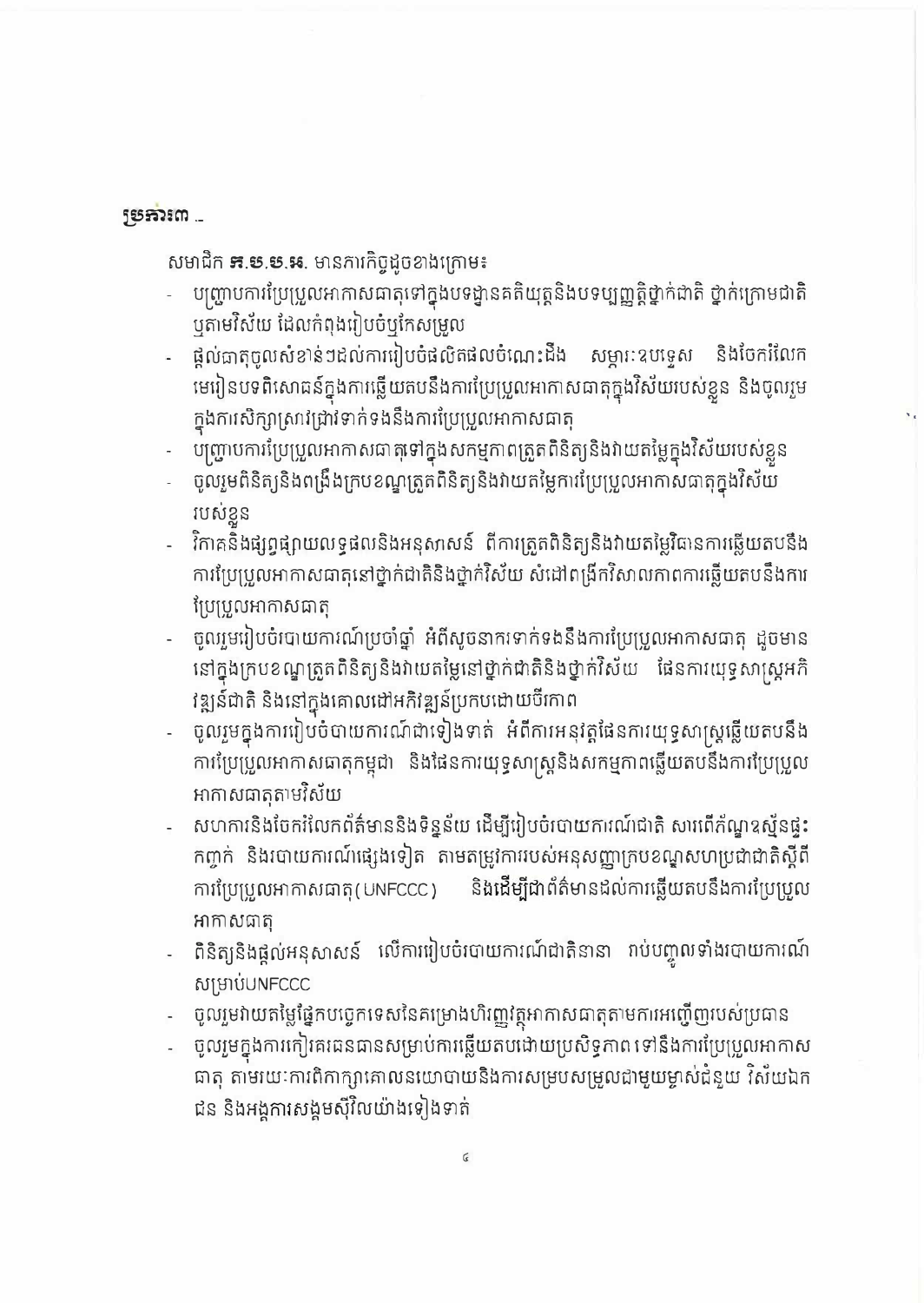- ផ្តល់ព័ត៌មានអំពីការចំណាយសាធារណៈលើការប្រែប្រួលអាកាសធាតុ និងកំណត់អត្តសញ្ញាណ តម្រូវការនិងកាលានុវត្តភាពសម្រាប់ហិរញ្ញប្បទានប្រែប្រួលអាកាសធាតុ
- ចូលរួមនិងសម្របសម្រួលដំណើរការវាយតម្លៃសមត្ថកាពនិងការកសាងសមត្ថភាព ក្នុងវិស័យពាក់ព័ន្ធ ដើម្បីពង្រឹងការឆ្លើយតបនឹងការប្រែប្រួលអាកាសធាតុនៅថ្នាក់ជាតិ ថ្នាក់វិស័យ និងថ្នាក់ក្រោមជាតិ
- ចូលរួមកំណត់តម្រូវការនិងកាលានុវត្តភាពនៃបន្ទេរនិងអភិវឌ្ឍន៍បច្ចេកវិទ្យា ការអនុវត្តសាកល្បង បច្ចេកវិទ្យានាំនុវត្ត និងការផ្សព្វផ្សាយព័ត៌មានទាក់ទងនឹងការប្រែប្រួលអាកាសធាតុ ដើម្បីជួយ ដល់ការពង្រឹកការឆ្លើយតបនឹងការប្រែប្រួលអាកាសធាតុ
- ចូលមេនិងសម្របសម្រួលសកម្មកាពលើកកម្ពស់ការយល់ដឹងនិងការផ្សព្វផ្សាយអំពីការឆ្លើយតប ជាតិទៅនឹងការប្រែប្រួលអាកាសធាតុដល់សាធារណជន ដៃគូអភិវឌ្ឍ សហគមន៍អន្តរជាតិ និង ភាគីពាក់ព័ន្ធផ្សេងៗ
- ចូលរួមកំណត់អាទិភាពនិងរៀបចំផែនការការងារសម្រាប់ **គ.ម.ម.អ.**
- ដើរតួជាជនបង្គោលបច្ចេកទេសតាមស្តាប័នរបស់ខ្លួន ដើម្បីសម្របសម្រួលដល់ការពិនិត្យ ការចង ក្រង និងការអនុវត្តគោលនយោបាយ យុទ្ធសាស្ត្រ ផែនការសកម្មភាព និងកម្មវិធី សំដៅពង្រឹងការ ឆ្លើយតបនឹងភារប្រែប្រួលអាកាសធាតុ
- សម្របសម្រួលនិងរាយការណ៍ជាទៀងទាត់ជូនសមាជិក **គ.៩.ស.ទ**. តាមស្ថាប័នរបស់ខ្លួន។

## **SESAIC...**

**នា.ម.ម.ម.** ត្រូវរៀបចំប្រជុំជាទៀងទាត់ ចំនួន ២ដង ក្នុង១<mark>ថ្នាំ ដើម្បី</mark>ពិនិត្យពីវឌ្ឍនភាពនិងរៀបចំផែន ការ។ ប្រធានក.ប.ប.អ. អាចកោះប្រជុំបន្ថែមតាមការចាំបាច់។ សមាជិក **គ.ម.ម.អ**. ក៏ត្រូវចូលរួមក្នុងក្រុម ការងារពិសេសដែលបង្កើតឡើងដោយ **គ.ម.ម.ន.** តាមការស្នើសុំរបស់ប្រធាន។

ក្នុងករណីប្រធានអវត្តមាន អនុប្រធានមួយរូបត្រូវដឹកនាំប្រជុំជំនួស តាមការប្រគល់សិទ្ធិពីប្រធាន។ សមាជិក **<del>ន.ទ.ទ.ន.</del> អា**ចផ្តល់សិទ្ធទៅអ្នកជំនួសរបស់ខ្លួនពេលអវត្តមាន ដោយជូនដំណឹងទៅប្រធានជាមុន។

តំណាងអង្គការជាតិនិងអង្គការអន្តរជាតិពាក់ព័ន្ធ អាចចូលរួមប្រជុំជាអ្នកសង្កេតការណ៍ តាមការ អញ្ជើញរបស់ប្រធានឬអនុប្រធាន។ សមាជិក **គ.ម.ម.ស.** មានសិទ្ធិស្នើទៅប្រធាន ដើម្បីឱ្យតំណាងអង្គការ ជាតិនិងអង្គការអន្តរជាតិពាក់ព័ន្ធ បានចូលរួមប្រជុំជាអ្នកសង្កេតការណ៍។

នាយកដ្ឋានប្រែប្រួលអាកាសធាតុនៃអគ្គលេខាធិការដ្ឋាន **<del>គ</del>.៩.ន.ទ**. ត្រូវដើរតូនាទីជាលេខាធិការដ្ឋាន នៃ **គ.ម.ម.អ**. ។